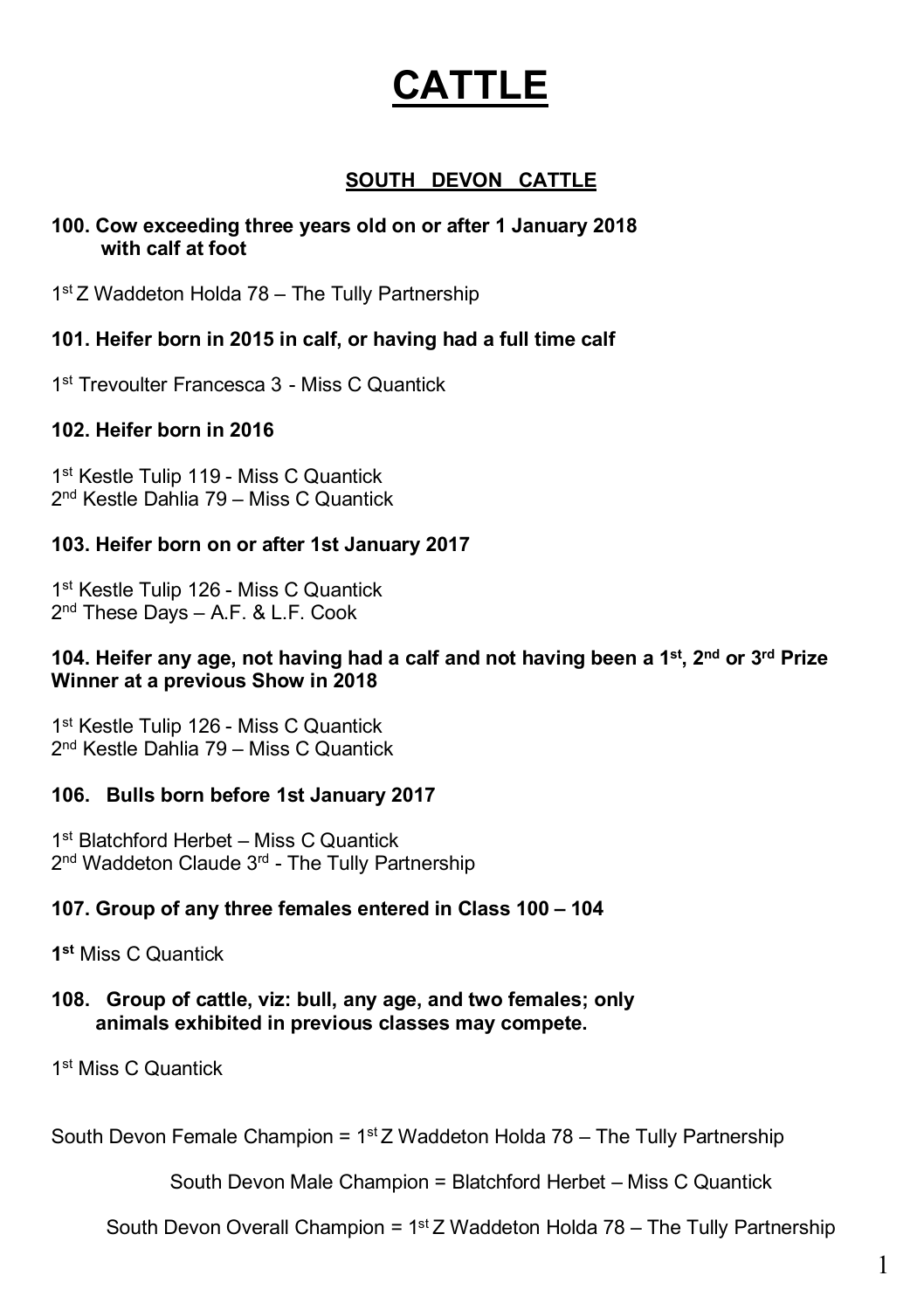# **HOLSTEIN FRIESIAN CATTLE**

Milking machine kindly supplied by South West Dairy Services Ltd

#### **109. Heifer calf born on or after 1st September 2017, led by a person under 20 years old, to be judged on general turnout and presentation of calf**

1<sup>st</sup> Hayvalley Expander Mairy – Abbey Renfree

#### **110. Heifer born on or after 1st January 2017**

1<sup>st</sup> Hayvalley Jordy Chassity – D.W. & G.N. Renfree 2<sup>nd</sup> Hayvalley Expander Mairy – D.W. & G.N. Renfree

**111. Heifer in calf, not more than three years old on day of show, and due to calf at not more than three years and 2 months**

#### **112. Heifer, any age, not having had a calf and not having been a 1st, 2nd or 3rd prize winner at a previous Show in 2018**

1<sup>st</sup> Hayvalley Jordy Chassity – D.W. & G.N. Renfree

#### **113. Cow, more than 5 months in calf**

1<sup>st</sup> Hayvalley Airintake Rae - D.W. & G.N. Renfree

#### **114. Heifer in milk**

1<sup>st</sup> Hayvalley Lineman Christy - D.W. & G.N. Renfree

#### **115. Cow in milk**

1<sup>st</sup> Kingtonmagna Supercup Amazing 4 - D.W. & G.N. Renfree

#### **116. Group of any three females entered in Classes 109 to 115 inclusive and Class 117.**

D.W. & G.N. Renfree

#### **117. Best Dairy cow. Production and Inspection**

For Cows in milk or in calf that have produced in one lactation not less than 9,000 kg milk at 3.6%+ BFat. The last complete 305 days Lactation Certificate must be handed to the stewards prior to judging.

1st Kingtonmagna Supercup Amazing 4 - D.W. & G.N. Renfree 2<sup>nd</sup> Hayvalley Airintake Rae - D.W. & G.N. Renfree 3<sup>rd</sup> Hayvalley Lineman Christy - D.W. & G.N. Renfree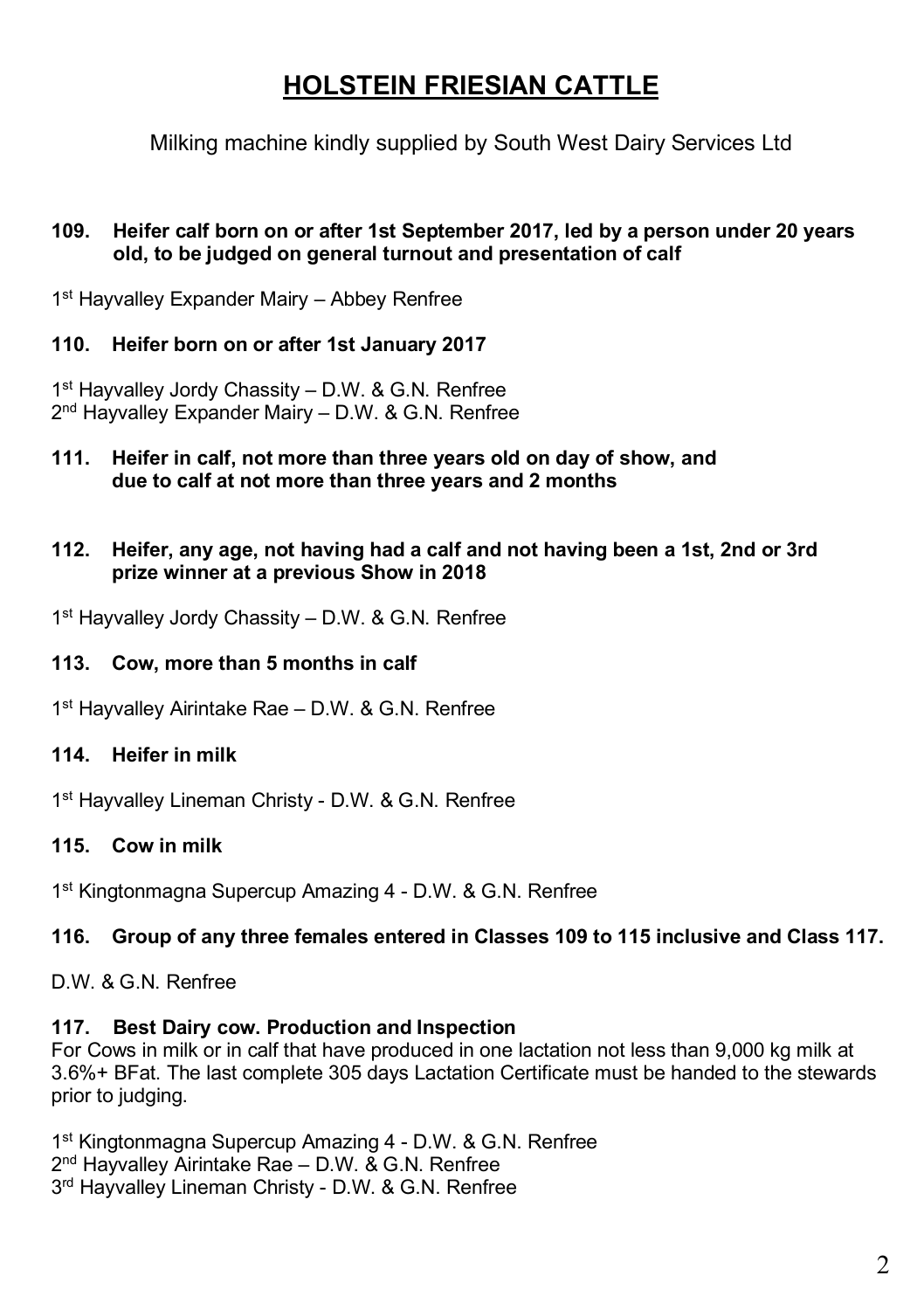# **DAIRY CATTLE**

#### **118. Dairy heifer under 18 months on the date of the Show**

1<sup>st</sup> Hayvalley Jordy Chassity – D.W. & G.N. Renfree 2<sup>nd</sup> Hayvalley Expander Mairy – D.W. & G.N. Renfree

#### **119. Dairy heifer not having calved - age to be stated on form**

1<sup>st</sup> Hayvalley Jordy Chassity - D.W. & G.N. Renfree 2<sup>nd</sup> Hayvalley Expander Mairy – D.W. & G.N. Renfree

#### **120. Dairy heifer in milk**

1<sup>st</sup> Hayvalley Lineman Christy - D.W. & G.N. Renfree

#### **121. Dairy cow in milk**

1<sup>st</sup> Kingtonmagna Supercup Amazing 4 - D.W. & G.N. Renfree

#### **122. Dairy cow, (dry)**

1<sup>st</sup> Hayvalley Airintake Rae - D.W. & G.N. Renfree

#### **123. Best dairy pair**

D.W. & G.N. Renfree

#### **124. Group of three**

D.W. & G.N. Renfree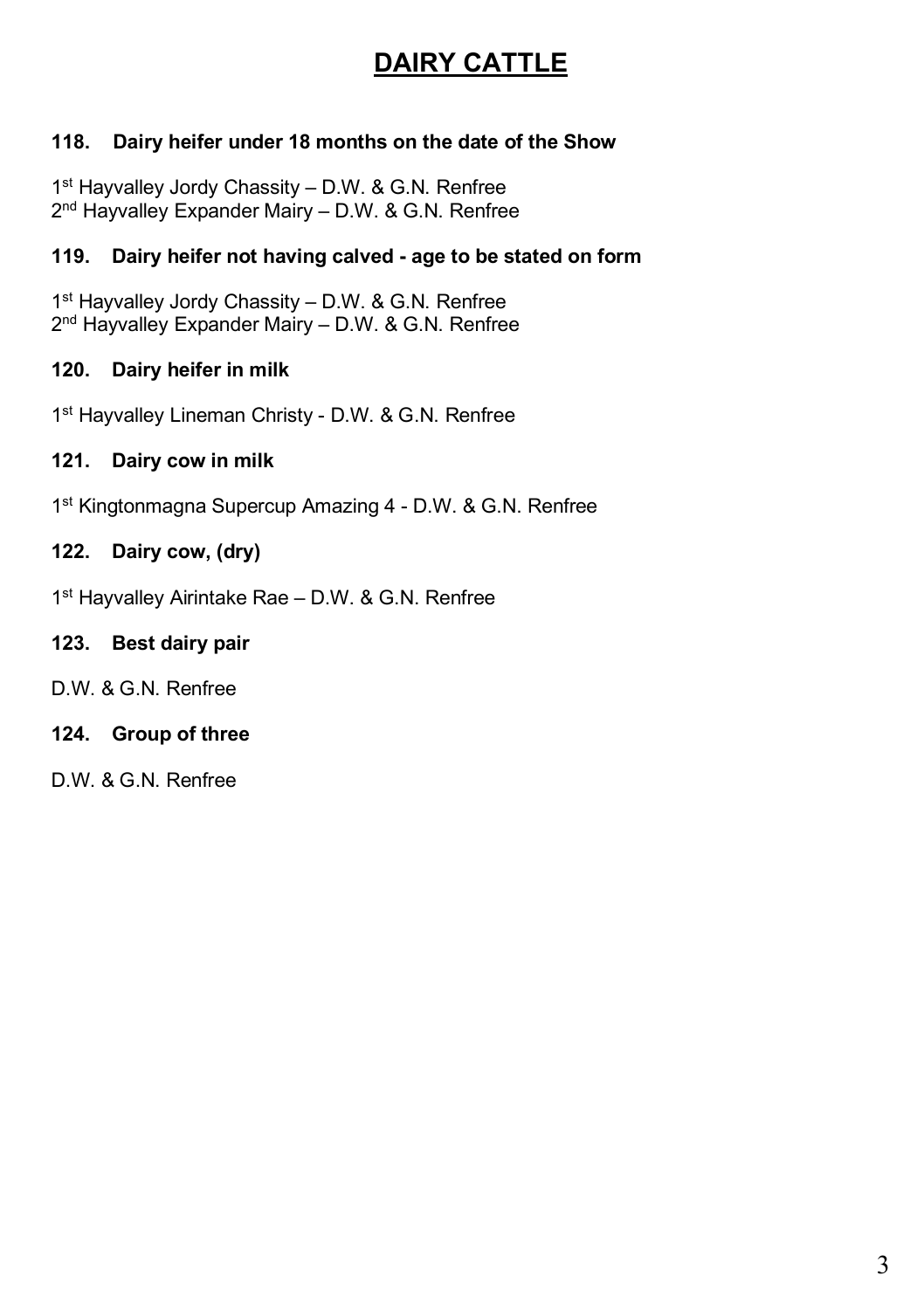# **COMMERCIAL BEEF SECTION**

#### **132. Best Butcher's Beast, Steer. Class may be amalgamate with class 133 if less than 3 animals.**

1<sup>st</sup> Bounty - Miss C Quantick 2nd Ringo - Miss C Quantick 3rd This Is Me - A.F. & L.F. Cook

- **133. Best Butcher's Beast, Heifer. Class may be amalgamate with class 132 if less than 3 animals.**
- $1<sup>st</sup>$  Meant  $2 B AF$  & L.F. Cook.

#### **134. Beef bull, any breed, any age**

- **1st** Dittisham Dimpsey Mrs S Fildes
- **135. Beef cow or heifer in calf. Cows to have calved within 12 month of the date of the Show**
- **1st** Dittisham Daisymay Mrs S Fildes
- **136. Potential Christmas Steer. Born on or after 1st May 2016.**  *Class may be amalgamated with class 137 if less than 3 animals.*

*No results*

**137. Potential Christmas Heifer. Born on or after 1st May 2016.** *Class may be amalgamated with class 136 if less than 3 animals.*

 $1<sup>st</sup>$  Hannah – A.F.  $R \perp F$ . Cook.

**Commercial Beef Champion** = Meant 2 B - A.F. & L.F. Cook

**Commercial Beef Reserve Champion =** Dittisham Dimpsey - Mrs S Fildes